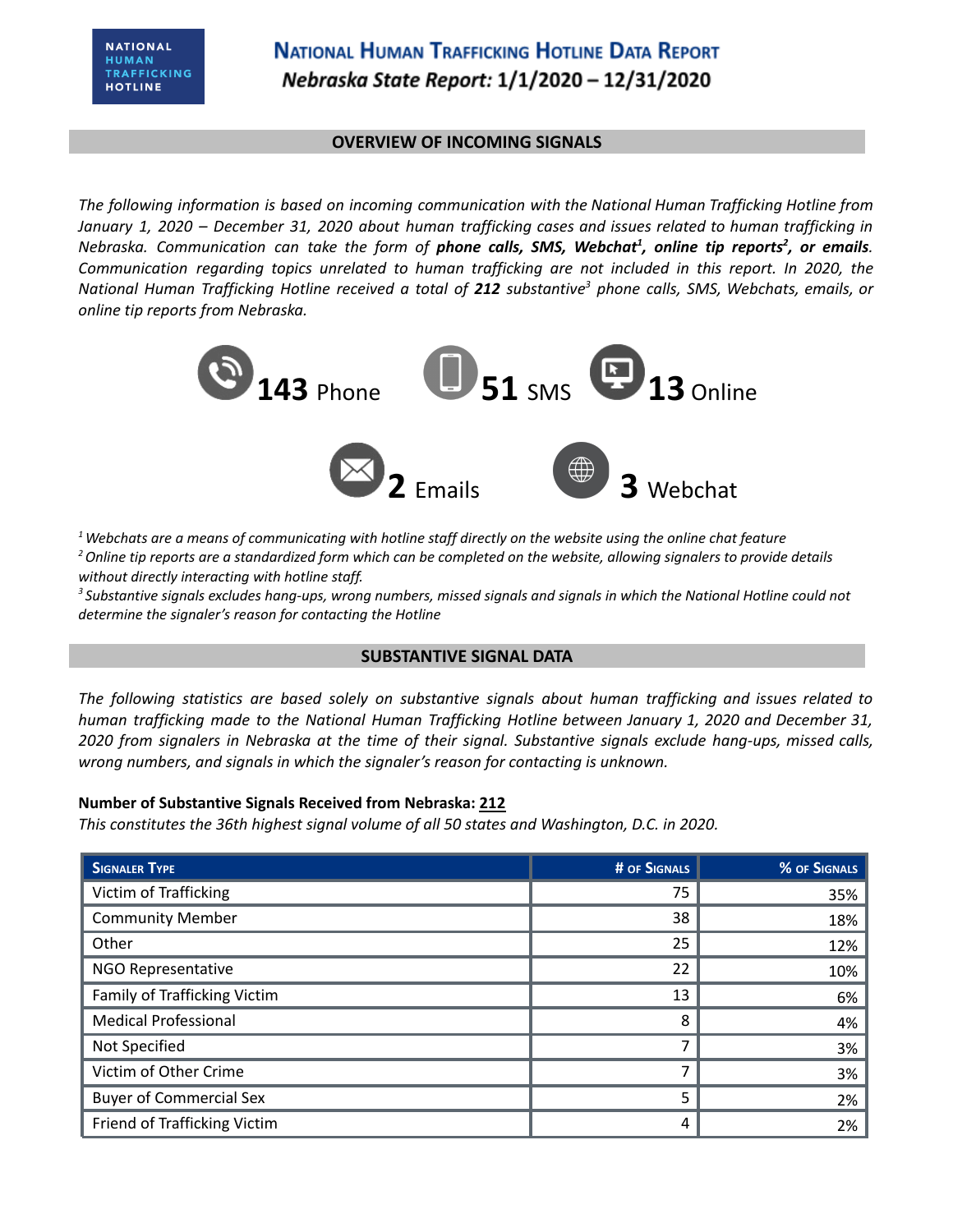# **NATIONAL HUMAN TRAFFICKING HOTLINE DATA REPORT** Nebraska State Report: 1/1/2020 - 12/31/2020

| Trucker                                                     |     | 1%  |
|-------------------------------------------------------------|-----|-----|
| Acquaintance of Trafficker                                  |     | 1%  |
| Caller Types Referenced Fewer than Three Times <sup>1</sup> |     | 1%⊣ |
| TOTAL # OF SUBSTANTIVE SIGNALS                              | 212 |     |

 $1$ To protect the identity of the people we serve, the National Human Trafficking Hotline does not disclose exact statistics *related to venues, industries, victim information or caller information referenced fewer than three times.*

#### **DATA ABOUT HUMAN TRAFFICKING SITUATIONS**

Each request submitted to the hotline is evaluated for evidence of potential human trafficking. In Nebraska, a total *of 72 unique situations (incidents) of potential human trafficking were reported to the hotline.*

| PRIMARY REASON FOR CONTACTING THE NATIONAL HOTLINE | # OF SITUATIONS | <b>% OF SITUATIONS</b> |
|----------------------------------------------------|-----------------|------------------------|
| <b>Access Service Referrals</b>                    | 18              | 25%                    |
| Report a Trafficking Tip                           | 47              | 65%                    |
| <b>Request Crisis Assistance</b>                   |                 | 10%                    |
| Request General Information <sup>2</sup>           |                 | 0%                     |
| TOTAL # OF SITUATIONS                              | 72              |                        |

<sup>2</sup>Requests for general information are situations in which an individual who is aware of a specific situation of potential trafficking may contact the National Human Trafficking Hotline for general information about human trafficking or to learn more about services available to trafficking victims. Requests for T&TA (Training and Technical Assistance) are situations in which service providers or law enforcement working with a victim of trafficking contact the National Hotline for technical *assistance.*

| <b>VENUE/INDUSTRY OF POTENTIAL TRAFFICKING</b>               | <b># OF SITUATIONS</b> | % OF SITUATIONS |
|--------------------------------------------------------------|------------------------|-----------------|
| <b>Sex</b>                                                   | 49                     | 68%             |
| Venue Not Specified                                          | 18                     | 25%             |
| Hotel/Motel-Based                                            | 11                     | 15%             |
| Online Ad, Venue Unknown                                     | 6                      | 8%              |
| Residence-Based Commercial Sex                               | 4                      | 6%              |
| Pornography                                                  | 4                      | 6%              |
| Venues Referenced in Fewer than Three Cases <sup>4</sup>     | 6                      | 8%              |
| Labor                                                        | 12                     | 17%             |
| Construction                                                 | 4                      | 6%              |
| Industries Referenced in Fewer than Three Cases <sup>4</sup> | 8                      | 11%             |
| <b>Sex and Labor</b>                                         | 4                      | 6%              |
| <b>Trafficking Type Not Specified</b> <sup>5</sup>           |                        | 10%             |
| TOTAL # OF POTENTIAL TRAFFICKING SITUATIONS                  | 72                     | 100.0%          |

<sup>4</sup>To protect the identity of the people we serve, the National Human Trafficking Hotline does not disclose exact statistics *related to venues, industries, victim information or caller information referenced fewer than three times.*  ${}^5$ Cases where trafficking type is not specified typically occur when a law enforcement agent or service provider contacts the National Hotline for resources and referrals but does not disclose details about the trafficking situation due to confidentiality.